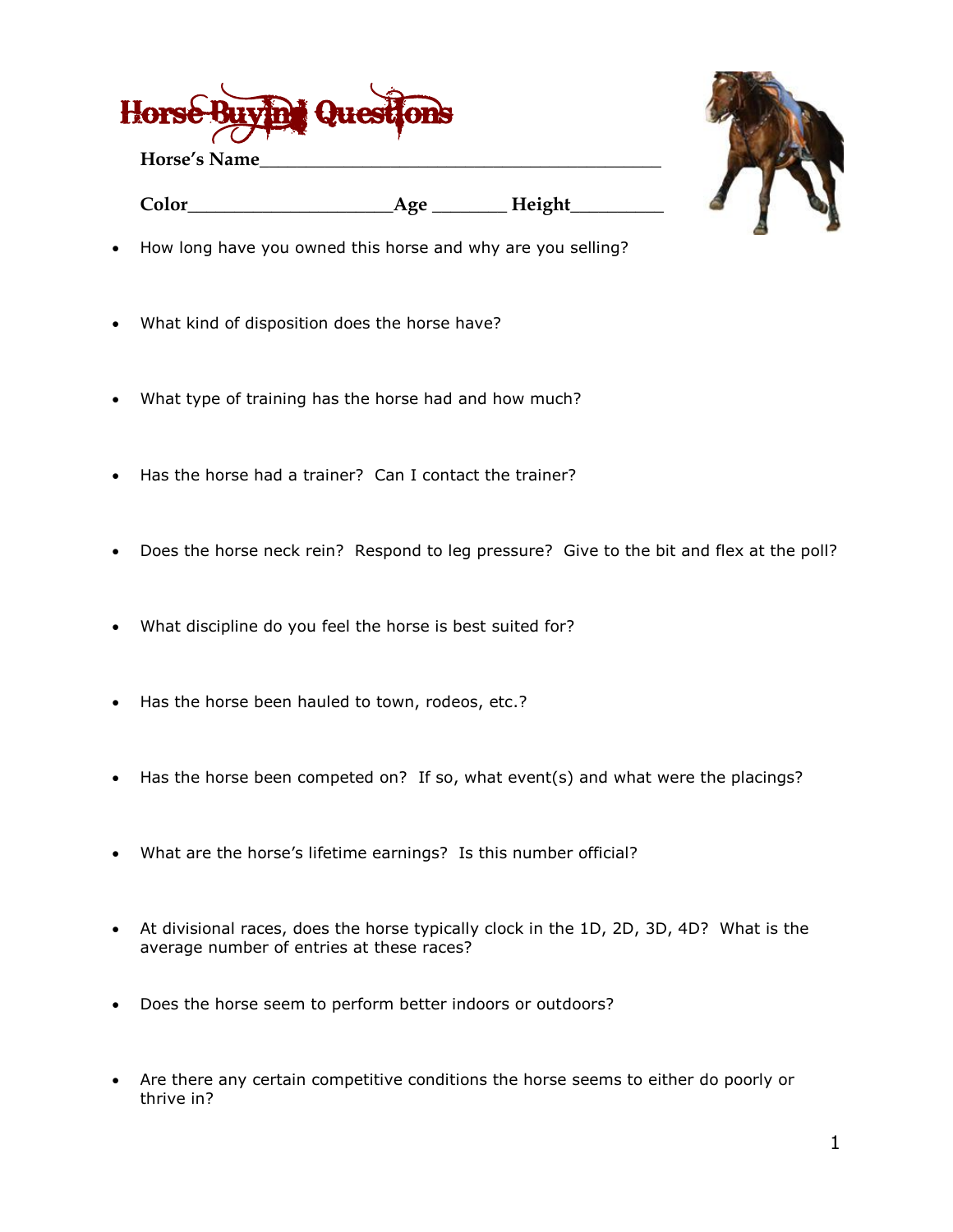- What type of rider do you feel would compliment this horse best?
- What type of bit has been used with this horse?
- Does the horse load into a trailer easily? How about unloading?
- How is the horse with water? Bathing, walking through it?
- Is the horse comfortable with being clipped?
- Is the horse comfortable around cattle, dogs, traffic?
- Will the horse stand quietly when tied? Does he pull back?
- How is the horse when ridden in the open or on trails?
- Does the horse have any vices?
- Does the horse/has the horse bucked?
- Has the horse ever hurt anyone?
- Does this horse have any conformational faults?
- Does this horse always wear shoes, does he have any special shoeing needs?
- Has the horse ever foundered? Has the horse ever been lame? Do you guarantee the horse's soundness?